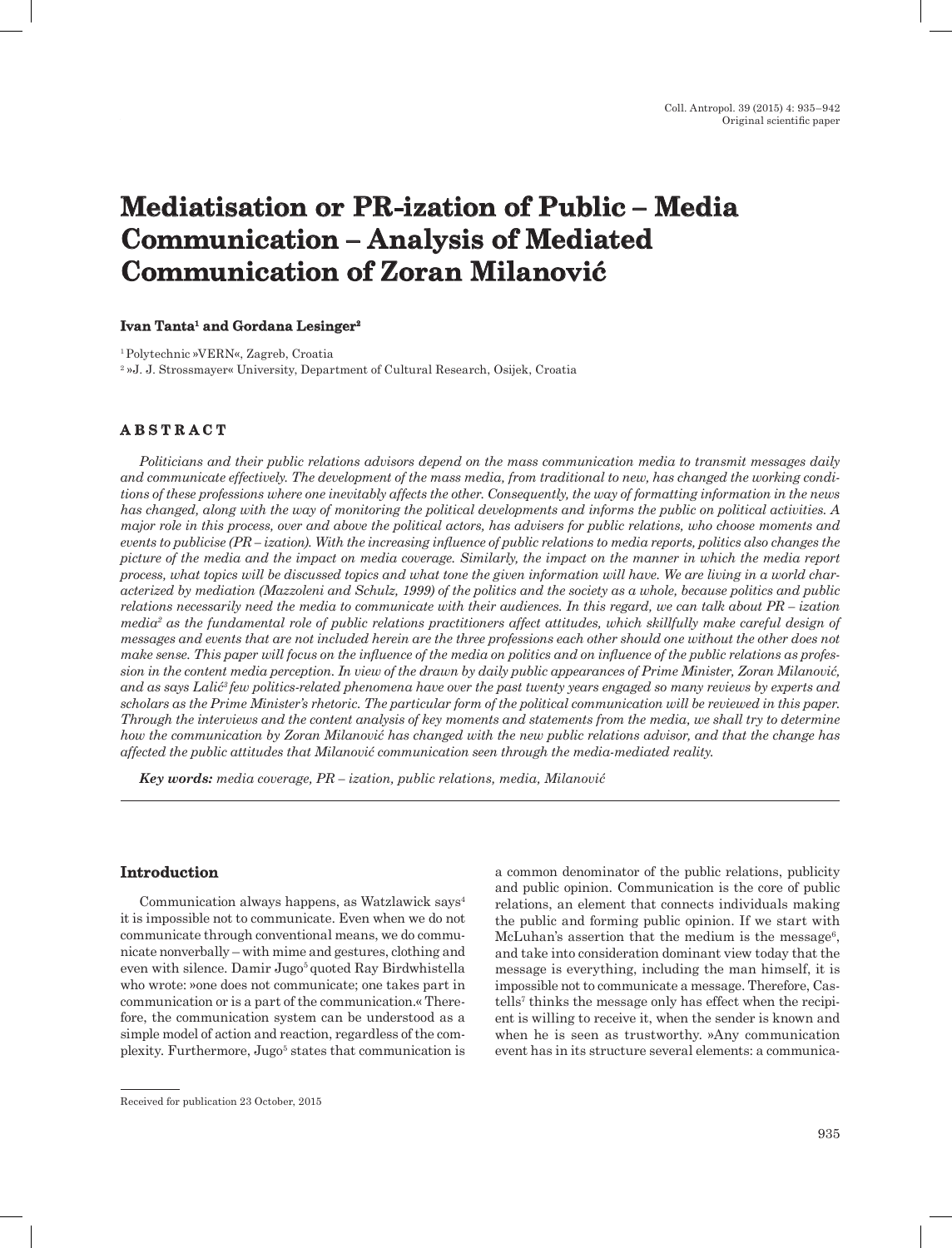tional object (a certain reality), a producer of information... that detaches it from the place giving him new meanings... a transfer channel and a consumer«<sup>8</sup>.

How communication skills, in particular the transmission of messages, are important in today's society are aware the journalists and the media in which they work, politicians and their parties, but their practitioners of public relations to devise a communications strategy for politicians, and are sent via journalists, or media. As the role of politicians through media has increased significantly, has increased the role of the media itself in the mediation of messages as well as the role of public relations so that we can talk about public relations as persuazivnoj industry (Morris, Goldsworthy, 2008), which all successfully manage, almost with acting skills, closer to politics and politicians, the public, and the public to include, as an active audience, the spectacle of political events. The media have the power to decide which problems to show the public and how to present them, and who will and under which conditions take part in the presentation of the problems. The media also shape the opinion of the public and suggest the public what to think and how certain things are explained<sup>9</sup>.

## **Defining Mediatisation – Media Coverage of Politics**

Krotz defines mediatisation as the historical developments that took and take place as a result of changes in the communication media and the effects of these changes. If we consider the history of communication through music or the art of writing, we can describe the history of human beings as a history of the emerging media and at the same time as the changing forms of communication $10$ . Hill and  $Watson<sup>11</sup>$  define mediatisation as a process whereby political or indeed any public activity, having become reliant for its audience /electorate upon the media for its messages to be communicated, adopts the principles and methods of media communication. Mediatised policy, as defined by Mazzoleni and Schulz<sup>1</sup> means »a policy that has lost its autonomy, has become dependent on the mass media and is shaped in the interaction with the mass media«. The politics could thus be described as mediated whenever the mass media are the main channels through which politics is communicated and when, as a consequence, the depictions of »reality« that are conveyed through the mass media presumably have an impact on how people perceive the reality<sup>12</sup>.

An interesting subject related with the communication in the sphere of politics, which is appealing to media relations as much as to the media, is the media treatment of the political events. The public relations teams will create events to channel the media attention to the politicians as well as to the messages sent into the public media space. The resulting high politicization, with the newspaper reports relying on the credible communicators among the politicians and the spokespersons of interest groups and on the effects of the dramatic construed events (»pseudo

event«) to achieve media popularity is hardly surprising, says Edelman<sup>13</sup>. In this context, Castells<sup>7</sup> wonders who is affected by whom? Political structures mostly affect the media, who in turn transfer frames on the audience and the people who rely on the media for information. The relationship between politicians and the media is a struggle between two diametrically opposed interests – the journalists on the hunt for current events versus the politicians trying to ensure that the news contain the »message« they want to communicate. This is how the political elites attempt to control the media products Theaker<sup>14</sup> says that it is often claimed that there is a mutual interdependence between the media and the politicians, where the messenger is missing, prompting  $E$ . Bernays<sup>15</sup> to say that the politicians understand the public and what the public wants and what it will accept, although they may be ignorant of the way to distribute the ideas to the wide masses, which is why they need public relations advisors.

## **PR-isation of the Media Content**

One gets the impression that our everyday life, through the media content, the influence and media messages conditionality messages has actually been planned in advance. The purpose of the media, referring to the theory of setting the agenda, suggest what the public will think but also suggest what people might think (McCombs, 2004:17). Where there was once accidentally wrong message was conveyed today the teams who deliberately conceal the truth, and whose goal is to find a way to show the falsehood as truth. Where there used to be communication noise (a byproduct of communication) is the noise of the world's great advertising and PR corporations that are able to prove anything. Thus, our daily rhythm is determined by the media that we are constantly surrounded by, and who, in cooperation with the public relations create the content that we read, experience, and retelling of us, ultimately, guide our lives. It is difficult to determine the real news in the media-mediated reality.

The symbiosis of the media and the public relations advisors today is already a well-established practice<sup>18</sup>, and one cannot do without the other, especially in today's world the progress of engineering and technology where information is shared in a  $24/7$  basis<sup>17</sup>. The public relations advisor's efficiency in convincing the media, and the extent of the media coverage of his client to enable him/her to target public his message depends precisely on his ability of persuasion and the successful handling of the mediamediated information. The media will in turn depend upon how the way the news are presented to the public in order to be more convincing or challenging, to attract the attention of consumers of the media content.

The common denominator of the functions of the two professions is information – while the public relations practitioners execute the publicity function by providing information to the media, journalists seek the public relations personnel for news material<sup>18</sup>. The central issue to the journalists-public relations relationship is the issue of the access to information; while it is readily accepted that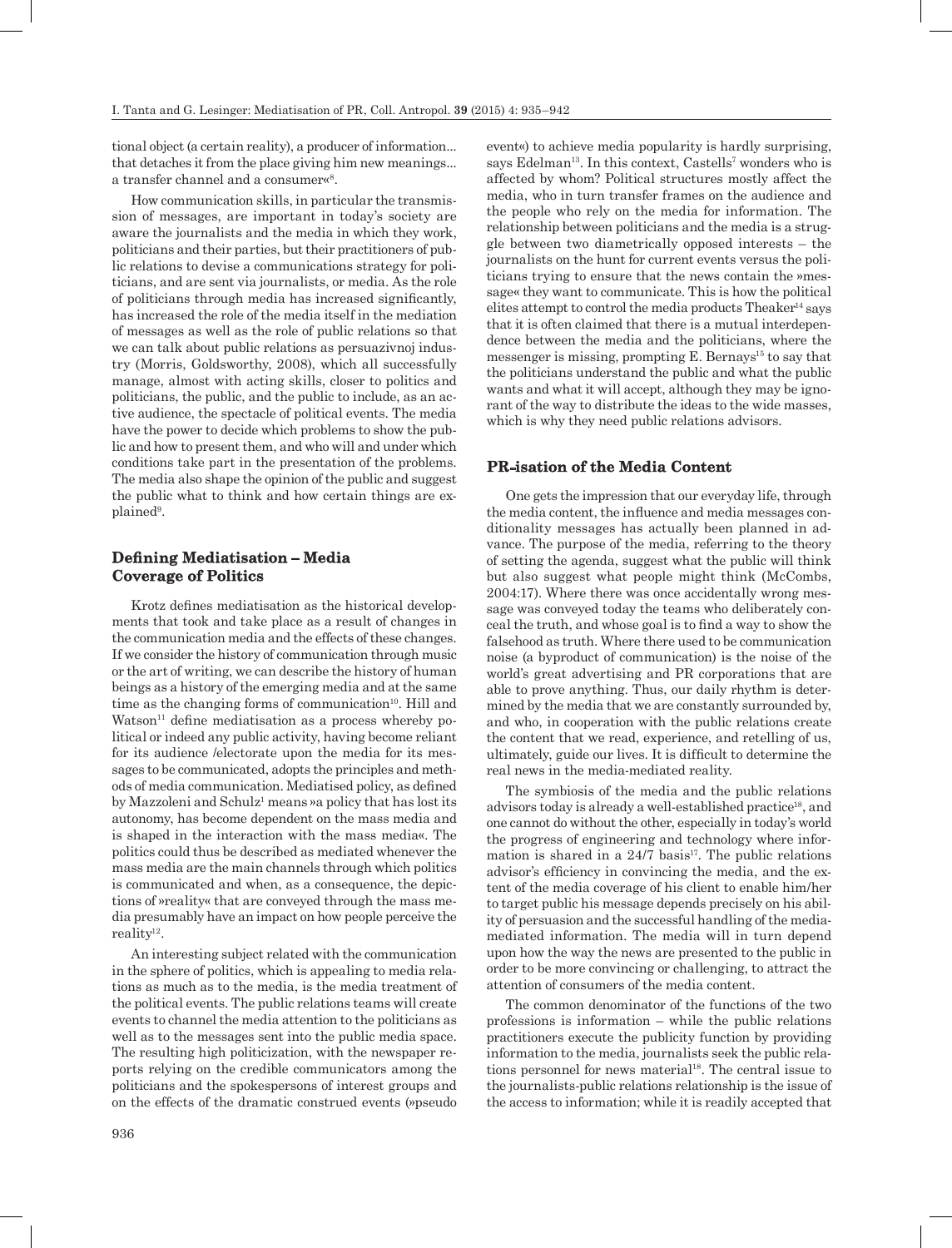the media are important providers of information, it is the sources (i.e. the public relations practitioners acting on behalf of their organizations) that decide what information about the organization gets transmitted to the relevant public18. In this sense, Grattan19 says that politics is pushed more to the theatre and the journalists to the theatre critics (or more precisely, television critics). It is particularly TV that has become at once the medium and the channel of the political communication. Consequently political communication pays greater attention to entertainment value as practiced by TV, for example personalization, simplification and the emphasis on using 'media-genic' players and stressing the image over the  $content<sup>11</sup>$ . The Compression event in television news programs, with today's evaluation of news and modern technology, results in a mixture of reality and fiction compacted into short fragments<sup>20</sup>. Every form of mass communication can change our perception of an event in a particular way<sup>22</sup>. The reality may be mediated by the media and some scholars go so far as to claim that it is actually already what is shown in the media, and that nothing is real but it is all a simulation of reality<sup>21</sup>. Politicians use the political image production and the spectacle to sell themselves, the difference between the authentic and the real is getting ever harder to determine. Is this a real President, or is he just acting out the sound bites fed by his advisors, performing a scripted daily political act he does not fully understand?<sup>23</sup>. Consequently, Stockwell<sup>24</sup> says as most political communication occurs through the mass media, politicians need the assistance and the advice from people with operational experience and theoretical understandings of the media in order to communicate effectively.

#### **Materials and Methods**

The main objective of this research was to determine the extent to which the Prime Minister Zoran Milanović's communication has changed with the appointment of new public relations advisor, and the effect of the change on the attitude of the public following PM's communication through the media-mediated reality. The previous research titled »The rhetoric of Prime Minister Milanović: from democratic to exclusive speech«<sup>3</sup> as the fundamental thesis has set: »Milanović's rhetoric of winning the election so far evolved from a democratic to an exclusive language, which prevents the realization of some rhetoric functions of the decision-makers which are essential for quality governance of the country<sup>3</sup>. Consequently, the assumption related to the changed public relations advisor can be set as: the PM Milanović's public communication, influenced by the advisor Alex Brown, has evolved from an exclusive language to a universally comprehensible language, thereby changing the public perception of his political performance.

The survey was conducted in the period from March to September 2015. on eight respondents (four female and four male). The research is a part of the thesis  $P_{R} - iZ = IZ$ tion of the media – the impact of media relations on the

daily media agenda«. The respondents were guaranteed anonymity; therefore they will be, hereinafter referred to as the work Respondent accompanied with number. The first and second respondents are university professors in the field of sociology and public relations, whereas the third and fourth respondents are longtime employees of the media / editors in newspapers, the fifth and sixth respondents are longtime media workers / editors of the electronic media, and the seventh and eighth respondents were longtime public relations practitioners.

This study follows the interview with Ph. D. Damir Jugo, who was the respondent in the final work defended in September 2015, and were further tested doc. Ph. D. Nino Raspudić as a political analyst and long-time columnist of the »Večernji list« daily newspaper and Ph. D. Dario Čerepinko, the Professor of Communication at the University of North.

#### **Analysis and Research**

Lalić states that in the first seven months of the current Government term Prime Minister Milanović was relatively restrained, even cautious in his relations with the public. He publicly stated several times that he, unlike its predecessors Sanader and Kosor, was not inclined to spectacularise and garnish his political communication or resort to spins, pseudoevents and similar manipulative tricks of modern public relations focused on the presentation of the politics at the expense of acting as the essence of the politics. Respondent 6 agrees with Lalić's thesis, who says, »I remember him stressing that his style was disparate from the style of his predecessor, Jadranka Kosor, who used to visit the electorate daily, and that he would not do so because he had the ministers to do that.« In this regard, Respondent 1 believes that today's politics, like any other sphere of social life, cannot ignore the calculated presence in the media that would follow or precede. We have witness to very recognizable elements of media appearances by the politicians, recognizably formatted to achieve media effect, depending on the level of interest, and to assume an exclusive stance against the rivals. Although during the first months of his premiership Milanović communicated carefully and even then he made some controversial statements, notes Lalić and says that in mid-summer 2012. marked the beginning of a series of unusual speeches and statements by the Prime Minister which has continued to this day. They are unusual for top politicians, especially the Prime Minister. They were mostly uttered in »controlled« communication situations: at the sessions of the Government and the Parliament, at meetings with international political actors and the like<sup>3</sup>.

It was in July 2012. that the Government decided to ban the public relations agencies to work for the government institutions and government-owned companies, which the PR practitioners qualified as discrimination to the disadvantage of the entire profession<sup>25</sup> This decision came after the media revealed that the then special public relations advisor, Zinka Bardić, was working for the Gov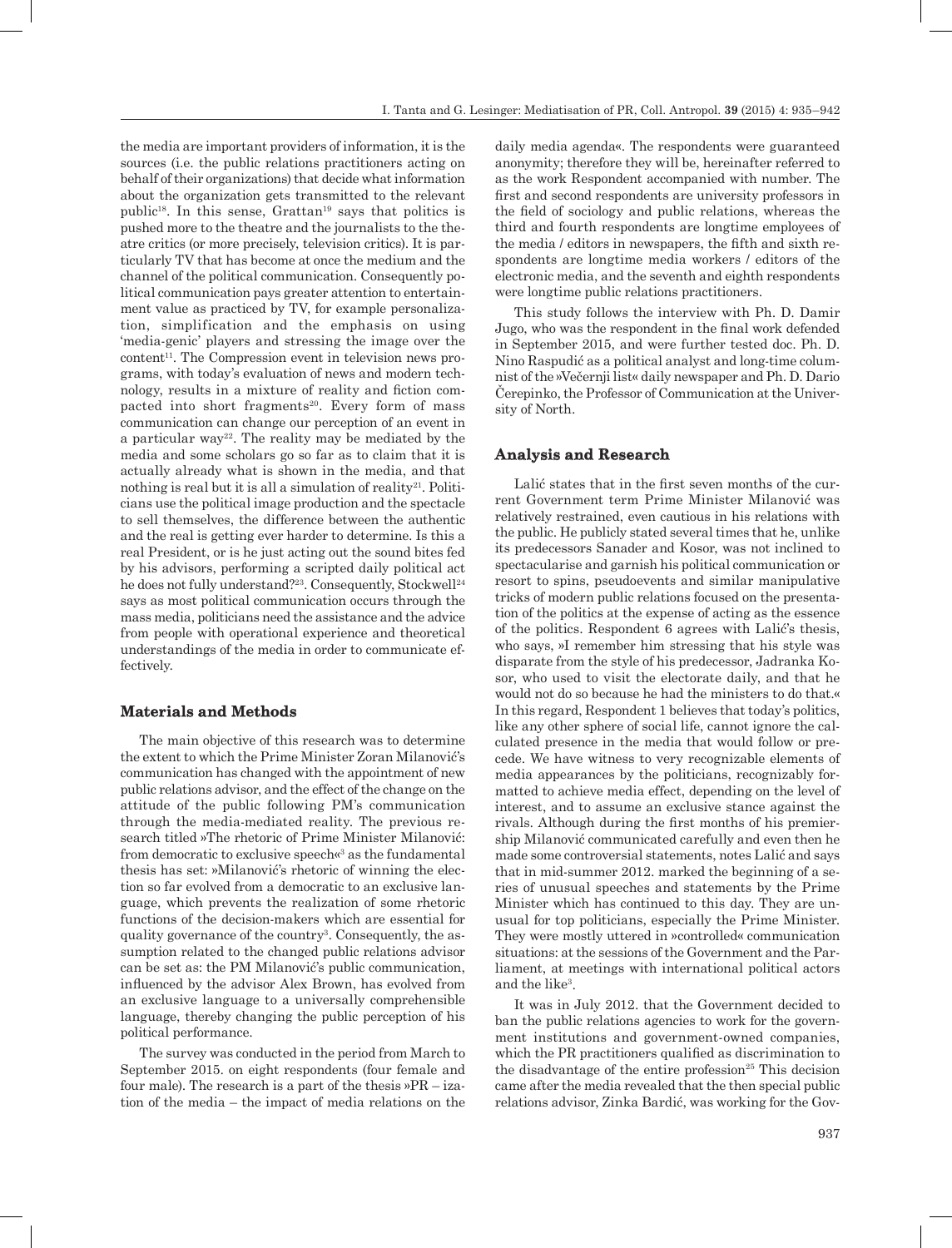ernment for free and was paid in Madison Consulting, a private PR firm for strategic consulting and public relations, which was eventually qualified as a conflict of interest<sup>27-29</sup>. The controlled communication turned into often bizarre communication by the Prime Minister, said Lalić<sup>3</sup> which creates confusion and anxiety in the already deeply frustrated public. Some elements of the Prime Minister's rhetoric, it hinders, or even cracking a meaningful link between the private and the public: the code of mutual understanding often do not achieve proper resonance which causes confusion and controversy<sup>3</sup>.

An unprecedented crackdown on the media, or »a lesson in journalism«, occurred when Zoran Milanović called a press conference in Banski dvori to deliver a lecture to the media who have disregarded professional journalism". The occasion was a report in the »Dnevnik 3« on the attack on the orthodox priests (national minority) in Kistanje30. The Prime Minister opened the conference by saying that he had invited journalists to the conference to express opposition to his public relations experts who wrote something. I usually never read that. Not because they are not good in doing their job, but because I do not believe in such things. So, we will have to learn some new rules. I cannot impose anything to anyone behind, nor the media, but I can only speak openly. If journalist will qualify it »the attack on the media« – so be it. But I will not stop talking because I have no other weapon<sup>31</sup>. In such move responded Croatian Journalists' Association saying: »derogation media space blew up the prime minister's head«. The Croatian Journalists' Association warned that the Prime Minister decided to react only in cases where he had a problem with the media himself, but it pointed to the journalists' responsibility as well $^{32}$ .

The specific style of communication, unconventional and unusual for the current position the statements by Zoran Milanović won the epithet »zoranizmi«. The portal politikaplus.com, in this way, drew the attention of the public to the series of statements which the Prime Minister Zoran Milanović knew would surprise the public. In a long series of »zoranizmi«, the authors said he gave a series of statements that shocked, infuriated and showed considerable irresponsibility, remoteness from the people and the general situation of the country<sup>33</sup>. Although Lalić (2013:28) suggests: »Milanović's rhetoric should not be disqualified as inadequate and banal, either entirely or dominantly. He deserves credit for some of the addresses and statements, political diagnoses and remedies. His political language is undoubtedly original and powerful, definitely more original and stronger than the language of the predecessors (Jadranka Kosor and especially Tomislav Karamarko).«

This period of Zoran Milanović's public – media communication was marked by the communication of »an unnamed senior sources« what the Croatian Association for Public Relations has, ironically, rewarded as »Pomegranate of the Year« for anti-communicator of year. Category Pomegranate of the Year was introduced as the example of negative communication practices to highlight the importance of quality of access to communication for the individual and for society in general<sup>32</sup>. In the explanation of the award, the jury chairman Mario Aunedi Medek said: »The anonymous high-level source as one of the most quoted sources is a poor practice of communicating with the public. From the communication point of view, there is nothing good in communication where the source of information is unknown to the end users. This, non-transparent mode of communication, often inappropriate expression, in no way contributes to the improvement of public dialogue, although it undoubtedly marked the public communication space in  $2013\cdot\mathsf{R}^{34}$ . As a conclusion of this period, Respondent 8 said that the problem with the first communication advisor was that she could not exercise the duty of a personal advisor to the Prime Minister, but to the Social Democratic Party, which triggered a crisis situation. At that time means of communication, and the Government and the parties themselves, was based on »unnamed sources« and without a regular press conference. The practitioners saw it grudgingly and I must admit that we were not overly impressed. Then came government's ban on hiring the public relations agencies, which was an appalling decision. The communication coming from the Government clearly showed the absence of a systematic and strategic communication management. The communication activities ran ad hoc and without plans, and even where the plans were in place they weren't impressive.

## **Half of the Premiership and Change of Government Spokesman**

The role of the spokesperson until March 2014 was performed by Ivana Grljak, who had no noteworthy presence in the public, and whose departure from the duty coincided with the departure of the special public relations advisor, Zinka Bardić. In their places came Nikola Jelić, with whose appointment things changed and Respondent 6 said: "Things had changed even before the arrival of Alex Brown, when Zinka Bardić was succeeded by Nikola Jelić", as confirmed by the Respondent 8, who says: »With the appointment of Nikola Jelić the situation has significantly changed« The communication became calmer and opener, and since the appointment of Alex Brown in January 2015 it attained the much needed plan and structure. Our conclusion is that the impact of the public appearances by Prime Minister Milanović did not meet the criteria of the PR practitioners and neither of the public, as evidenced by the Respondent 1, who believes that the political identities are among the most representative performing identities, the awareness of which is incorporated in any appearance and any move – not only in the direct presentation in the visual media and the entire setting. The approach of the kind is a 24-hour job of a series of services, agencies and advisors, although in certain cases (such as the Prime Minister) I often asked myself about the output of the practitioners. Respondent 3 believes that media appearances are an outcome of the effort by the politicians' public relations advisors and services and as such are presented in the media to a certain extent. Experienced journalists, however, will often tend to explore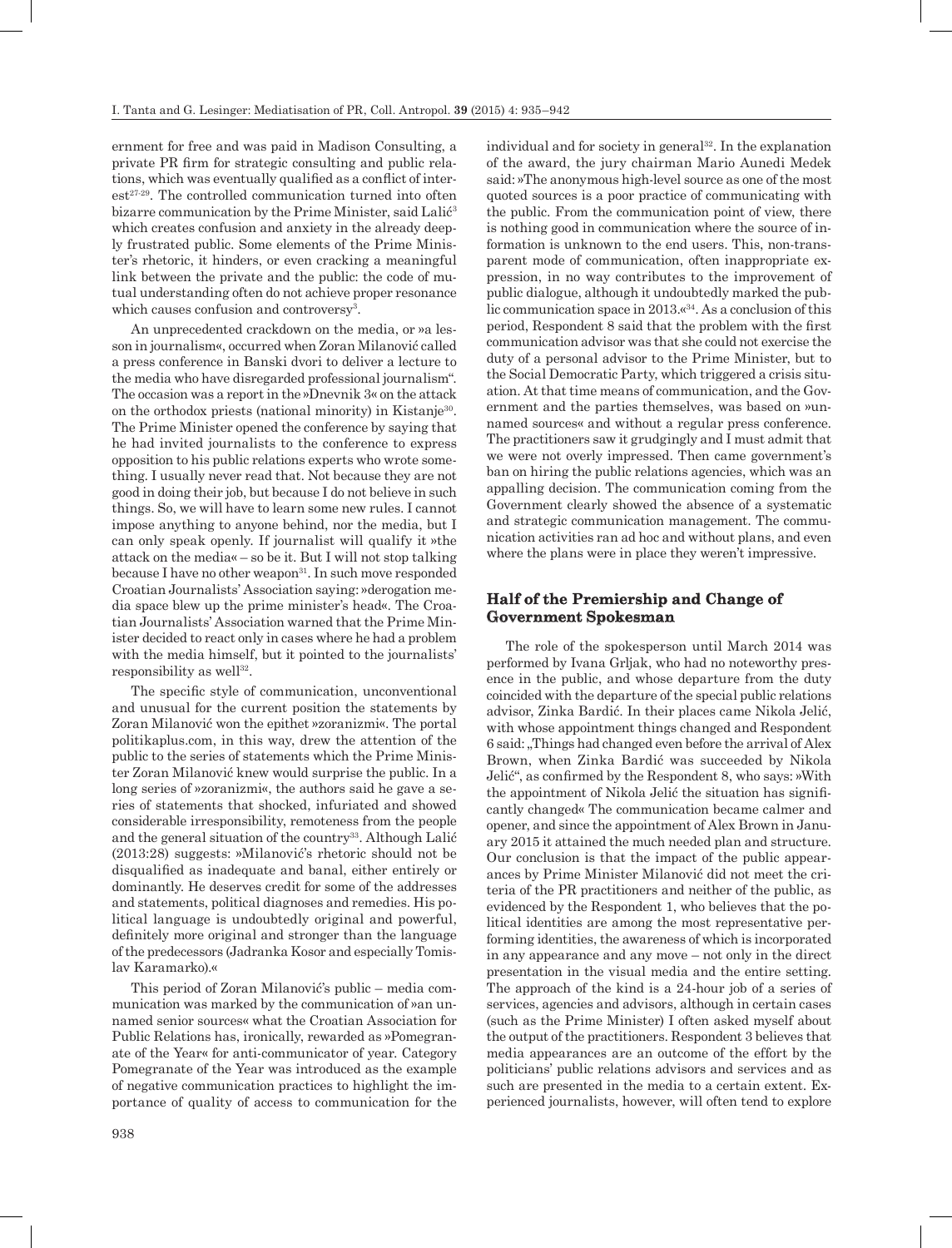behind and distort the presented image. Politicians, aware of their shortcomings which their electorates would not appreciate, accept the engineered identity.

Respondent 6 says that before Alex Brown was hired Zoran Milanović had done cardinal communication mistakes with audiences. His statements were unintelligible or misinterpreted, or have been completely misunderstood, by the masses. Few were able to figure out the intended message and the communication style itself caused astonishment and disapproval by the public. Prime Minister quoted Latin proverbs in almost every public appearance, and alternatively, French and English phrases, which the public perceived as elitism, distant from their lives and everyday problems. The Prime Minister's TV appearances were seen as arrogant and condescending, and he did not hesitate arguing with the interviewers. It left a profound impression in the general public, as noted by Lalić<sup>3</sup> who says that the Prime Minister's rhetoric expressed »upper -class politics«, or the restricted »elitist« world of the Prime Minister and his associates, and was incomprehensible to the citizens and weakened the bond between the citizens and the State. Furthermore, the correctness gave way to intolerance towards the opponents.

Relatively frequent controversial appearances of Croatian Prime Minister demonstrated a lack of control over the discourse as well as over the political performance. The journalist Boris Rašeta (2014) in his column titled »The Prime Minister's famous statements (»zoranizmi«) beat over his Latin quotes« said that in the second year of the mandate PM Zoran Milanović, abandoned the Latin proverbs in his statements but switched to metaphors in Croatian, but committed error, as Latin quotes could be translated into comprehensible Croatian unlike the Prime Minister's famous »zoranizmi«.

A series of articles on »zoranizmi« continued and later that same year when Marko Špoljar noted »Milanović's zoranizmi: the Croatian Prime Minister becomes the king of gaffes« and says that Prime Minister Zoran Milanović has an unusual talent for gaffes – makes them when angry and when he wants to hurt political rivals, but even when he has the best of intentions.

## **The final Year of Premiership and Engagement of Alex Brown**

The defeat in the presidential elections and negative ratings in the election year, both for the Social Democratic Party and for the Prime Minister, led the Party to engage the first Vice president of Penn Schoen Berland (PSB) Alex Brown, the recipient of the American Association of Political Advisors Award for international campaigns37. They decided so in order to restore the image and to better elaborate the attitudes and improve the communication with the public. Asked to comment on the Prime Minister's decision to hire Alex Brown, a foreign PR professional, and on the odds of fixing the image built since the beginning of the mandate in six-month time, professor Damir Jugo said that it was hardly likely without the tan-

gible moves by the Government and the Party. Regarding the engagement of foreign PR Jugo says: »The hiring of foreign public relations professionals requires caution, because they cannot do their job without the support from the national experts because they are not familiar with the customs, the media, the mentality and the like. The benefit of hiring foreign consultants is their experience in the campaigns of the kind, because in western countries the market is far larger and they have rich experience, and import significant specialization. Some consultants are specialized in advising the governing social-democratic parties with poor chances of remaining in power after the elections (according to the opinion polls). Foreign experts have the luxury to apply the campaign-proved solutions. In my view, the ideal thing would be to have a combination of the two, but foreign experts need the support from the domestic ones to be able to do the job well.«

Respondent 4 says there are periods when the influx of information is really unusual, coupled with the invitations to various events. The journalists are getting invited to all protocolary events of the Prime Minister, where journalists ask themselves »what is happening to a man?« – Man became warm, the man takes the tombs, The only explanation is in the upcoming elections. The PR will do its job of picturing the Prime Minister as a »normal man«, because they think he should be doing that. When would he did that kind of thing, except when approaching elections? Of course it will be his public relations effort to show that he is »normal man«, because someone decided that he should do so. But definitely, in election or personnel moments, it can be noted increased activity in public relations from different sides. Obvious changes of Prime Minister Milanović noted and Respondent 3 which said: »Until yesterday socially insensitive and inaccessible, now affectionate, sociable and in constant contact with the citizens. However, although the media reported that Prime Minister Milanović hired public relations advisors, the media are not the ones who stressed that Milanović change.« In fact the opposition was the one who continually pointed to a visible change. »In recent months, the public appearances of Zoran Milanović are much better. Alex Brown obviously managed to »calm down« the aggression and arrogance Milanović had displayed in every public appearance earlier. Again, it is Alex Brown that is to be credited!« A possible explanation is that Zoran Milanović has a pronounced respect for Brown, whereas some former professionals who had advised him before instigated his aggression and arrogance, because these were their qualities in the first place, and considered it a genius-style. They ignored the basic rule of public relations – if your client is constantly in the fifth gear you mustn't press on him more, but rather keep him down to prevent him from burning out. This is the tactics applied by Brown, concluded Respondent 5, crediting his efficiency but crediting his »student« as well. Respondent 6 says that following the arrival of Brown the Prime Minister got out of the office and communicated personally with the Croatian citizens. It was clumsy at start, but later he did better and better. Zoran Milanović included trips outside the office and out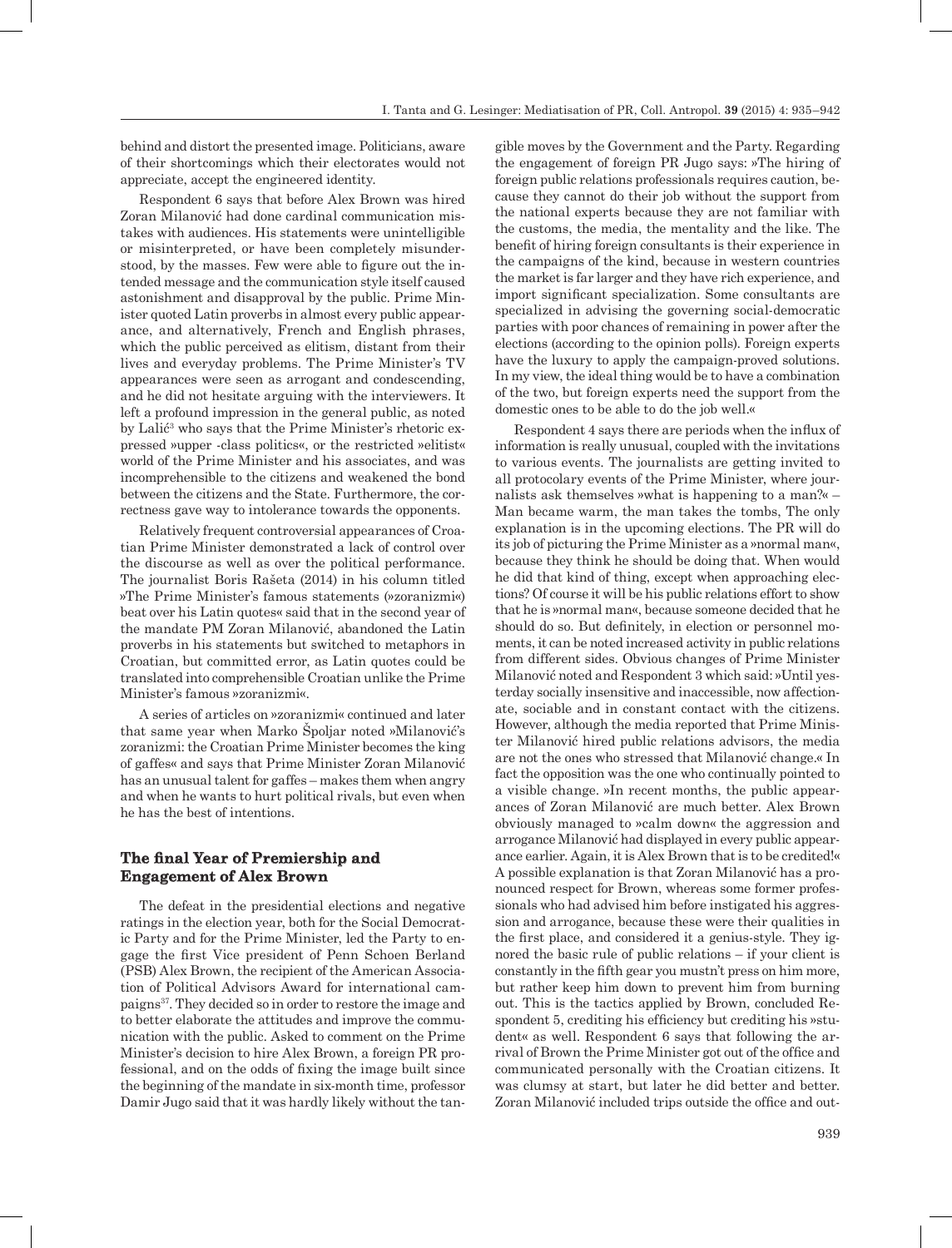side Zagreb into his daily working routine. If we compare Prime Minister Zoran Milanović's communication style before and after Alex Brown the answer is of course that Brown does a good job. But not all credit goes to the teacher. Something is also up to the student.

If you compare how the Government and the Prime Minister have communicated for the past seven or nine months, you will notice rare occurrence of "unnamed senior sources" and considerably opener communication. Press-conferences are organized often; journalists are allowed to ask questions, unlike the first days of the Government in office. Respondent 8 stresses it is the visibility of a plan, of a strategy, a direction and of messages, framing and priming, agenda setting, communication blockade of the political opponents and of the subjects they strive to impose. The Prime Minister's communication is now much better and I personally like what Alex Brown is doing. That he serious about the transformation he has shown with social networks communication that, by the beginning of June 2015, Zoran Milanović rarely publish status updates on his official Facebook profile. All posts before 4th June 2015 were deleted, and since then every day, sometimes several times daily he has shared thoughts and actions with the people.

Therefore, the journalists in the »zoranizmi« include also the use of proverb<sup>39</sup>. In conclusion, professor Darijo Čerepinko says that the comparison of the communication at the beginning and end of the term shows clearly that the communication in the final year of the mandate of the Prime Minister Milanović is much more focused and somewhat more considered, even that the message was not clear. In recent months, targeting the message is quite clear and it goes in the direction of general messages with which the SDP is going to the parliamentary elections, and it is growing and Croatia – no regression!

In Milanović's transformation there are flaws as well, as seen by Respondent 7, in his right turn, running the risk of punishment by the left voters. Prime Minister organized the military parade in early August, which was a good move. The question of arbitration was also received well, it would seem according to the rules and there is a need to capitalize. Instead he fell to 4-5%, which is not negligible. There was Brown's estimate was wrong because he attended with his American position where there is no legacy of communism, we have, in good and bad sense, especially to value heritage where a large part of citizens identify with it. The so-called left punished if someone goes too »right«, especially when it goes to statebuilding topics, because Milanović would not be punished if he went with patriotism! Patriotic symbols and Croatia, as a patriotic theme, are perfect theme for politicians where later no one can denounce, because you are actually talking about the feel. Milanović started with topics that are related to the HDZ for years and that the public perceives as right by his electorate. I consider it a huge failure of his advisers, concludes Respondent 7.

Although all the aforementioned respondents agree that the Prime Minister's communication has improved with the engagement of Alex Brown, the arbitration issue with Slovenia demonstrated his unconventional communication again: Prime Minister sent a message to his Slovenian counterpart, Miro Cerar: »We are not going to talk through the media, I have sent a letter expressing my willingness to meet, if necessary, in Slovenia, which Prime Minister Cerar refused; what can I do about that? We have really done our best over the past week in order not to do anything bad, in order not to overdo; but my brother as enough is enough  $\mathbf{K}^{40}$ .

Alongside the military parade and the arbitration agreement, the closing months of the mandate were marked with the legislation on conversion of loans in Swiss francs into euro, in whose enactment the Government and the Prime Minister strongly opposed the banks. This has been a burning issue, affecting the economic situation of over 60,000 citizens in Croatia, as proved by the demonstrations by the Association »Franak« (an association of citizens with grave financial situation due to the appreciation of Swiss francs) in front of the Croatian National Bank. During their protest, on the question of the media »whether this protest is actually support for the Government« a representative of the Association replied in the affirmative way<sup>41</sup>. Mid-September saw the beginning of the influx of migrants, which changed the positions and the ratio of power in the political scene, as it was monitored through the prism of the upcoming elections. The issue of the implications of the migrant crisis on the election campaign, professor Žarko Puhovski says it has already done mess: »Milanović has, like a hooligan, placed himself on the bumper of the Homeland, and Karamarko says that one should not overdo it with patriotism. The greatest irony of all is that to Milanović this abnormal situation is normal.« (Puljić Šego, Špoljar 2015). The tension about the migrant crisis has caused adverse effects, pressing the Croatian Government to close the borders to Serbia, which had negative reactions. Despite the praises for the organization and logistics of the reception of the migrant's organization and logistics, Milanović again surprised the public with a message to the Serbian colleagues saying: »My message to Serbia is to lower the tone a bit, and, scribble little brother. $\alpha^{43}$ . Following these few key events Respondent 2 draw comparison with the movie »Wag the Dog« which featured a fictitious event that won public attention in the election time, and whose ultimate message was »Do not change a winning horse«; thus, Respondent 8 concludes: »Milanović will remain arrogant, this cannot change much, and I personally I don't mind too much. Political leaders reserve the right to strict communication, and I again do not see a problem with that either«. Professor Nino Raspudić agrees and concludes: »Zoran Milanović is a strong personality, he is the way he is and I don't think there is not much room to polish the communication. I don't think his public appearance has changed significantly since he assumed the duty to this day. Even if presents a milder face at the beginning of the interview, as advised by the public relations advisor, a few minutes later his character will show through, as seen in the interview he gave to the Serbian television. Basically, he does not lend himself to the influence by the communication experts.«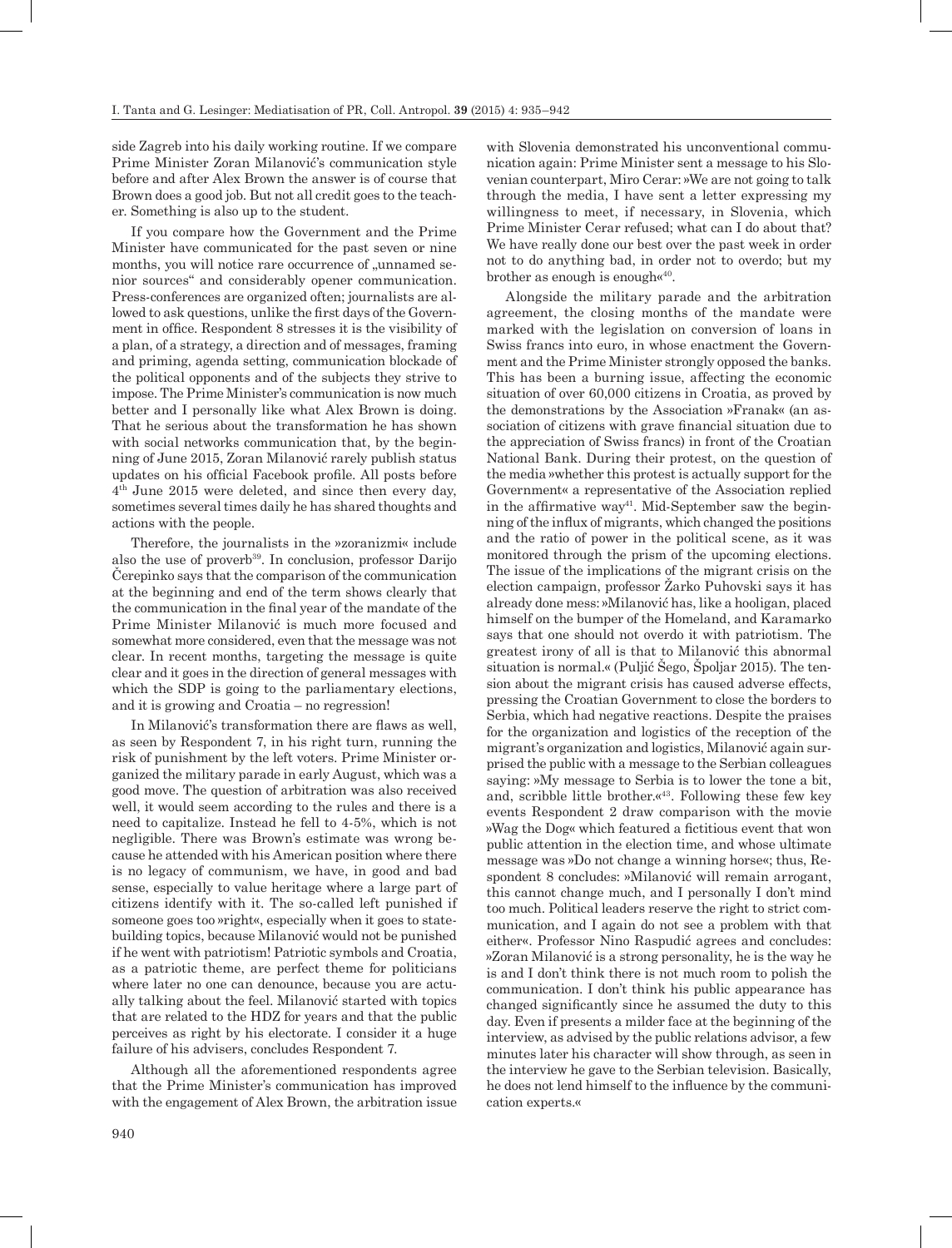### **Conclusion**

Consequently, from the preceding analysis, we can conclude that the adviser for media and public relations plays an important role in shaping public – media communication of client, in this case of Zoran Milanović. It is obvious that the first period of the mandate and work with the first advisor for media and public relations was a period of mediatization mediated communication of Zoran Milanović. The media were the ones who dominated the discourse at that time, and Milanović followed their pace. This period begins to subside by changing advisors, while fully begins the PR – ization of media content with arrival of Alex Brown. It is evident, from the analysis, as obvious changes occurred in communication style of Zoran Milanović, but also a change occurred in the media intervention of communicated messages. Respondent 3 significantly noticed that the opposition pointed to the change in the conduct of the governing party, which the media conveyed and thereby unmasqued the Prime Minister's fake manners, following the input from the opposition. This led Vreg<sup>9</sup> to

#### **R E F E R E N C E S**

1. MAZZOLENI G, SCHULZ W, Polit Commun, 16 (1999) 247. — 2. TANTA I, LESINGER G, Collegium Antropol, 37 (2013) 667. — 3. LALIĆ D, Retorika premijera Milanovića: od demokratskoga do ekskluzivnog govora. Hrvatska politika 13 (2013) — 4. WATZLAWICK P, BEAVIN J, JACKSON D, Menschliche Kommunikation (Hans Hubert Verlang, Bern – Stuttgart – Wien, 1980) — 5. JUGO D. Strategije odnosa s javnošću (Profil Knjiga D.O.O, Zagreb, 2013) — 6. MCLUHAN M. Razumijevanje medija, (Golden marketing-Tehnička knjiga, Zagreb, 2008) — 7. CAS-TELLS M, Moć komunikacije, (Clio, Beograd, 2014) — 8. NICOLESCU A, TEODORESCU M, GIFU D, International Letters of Social and Humanistic Sciences, 1 (2015) 21. — 8. MORRIS T, GOLDSWORTHY S, PR a persuasive industry?, (Palgrave Macmillan, New York, 2008) — 9. VREG F, Medijske teorije i stvarnost. Informatologija, 40 (2007) 3: 173- 179, 10. CARPENTIER N. et al., Media practice and Everyday Agency in Europe, (Lumi ère, University Taru, 2010) — 11. WATSON J, HILL A, Dictionary of Media and Communication Studies, (Bloomsbury Academic, London, 2012) — 12. STRÖMBÄCK J, Four Phases of Mediatization: An Analysis of the Mediatization of Politics, The International Journal of Press/Politics, 13 (2008) 3: 228-246 — 13. EDELMAN M, Konstrukcija političkog spektakla, (Politička kultura, Zagreb, 2003) — 14. THEAKER A, The Public Relation Handbook, (Routledge, New York, 2004) — 15. BERNAYS E L, Kristaliziranje javnog mišljenja, (Visoka škola Kairos, Zagreb, 2013) — 16. ALI S, Mediji, od zavođenja do manipuliranja. (AGM, Zagreb, 2009) — 17. DANESI M, Dictionary of media and communications, (M.E.Sharpe, New York, 2009) — 18. KAUR K, SHAARI H, Perceptions on the relationship between public relations practitioners and journalists, Kajian Malaysia, 26 (2006) — 19. GRAT-TAN M, Australian Studies in Journalism, 7 (1998) 32. — 20. CUTTLIP et. al., Odnosi s javnošću, (MATE, Zagreb, 2000) — 21. ČEREPINKO D. Komunikologija – kratki pregled najvažnijih teorija, pojmova i principa, (Veleučilište u Varaždinu, Varaždin, 2012) — 22. PRAJS S, Izučavanje medija, (Clio, Beograd, 1998) — 23. KELLNER D, Media spectacle, (Routledge, London, 2003) — 24. STOCKWELL S, The spin doctors: Government media advisers, (Cambridge University Press, Melbourne, 2007) — 25. HUOJ. accessed 4. 10 2015, Available from: URL: http://www.huoj. hr/files/File/Priopcenje\_HUOJ\_a\_o\_Odluci\_Vlade\_RH\_o\_zabrani\_angaziranja\_PR\_agenicja\_u\_javnom\_sektoru\_2\_.pdf — 26. HUKA, accessed 4. 10 2015, available from: http://www.huoj.hr/files/File/Vijesti\_  $clanova/HUKA$  reagiranie  $06102014.pdf$   $- 27$ . VLM, accessed 4. 10 2015, available from: URL: http://www.vecernji.hr/hrvatska/milanovicconclude that the media have the power to decide on the construction of reality. The media also show their inability when forced to present such or a different construction of an event, either consciously or unconsciously.

Today's spectacularised and media-supported (although not media-instigated) world, the politics, as an important and ubiquitous social domain, is paying the toll to the »celebrity and tabloid culture«. In conclusion, Čerepinko says that Milanović's rhetorical skills have improved only slightly since the beginning of the mandate. The role of the advisor is extremely difficult to evaluate without the specific input from the headquarters or the Party. What is evident is that the communication by Milanović and the Social Democratic Party has greatly improved since the appointment of Alex Brown, which by no means is to say that previous advisors were doing their job poorly, only the Prime Minister did not take them and their guidelines seriously, or just did not have the adequate solution, which is difficult to claim without the direct insight into the relations and the campaign.

zinku-bardic-imenovao-posebnom-savjetnicom-za-pr-380081 — 28. ŠENI N S, accessed 4. 10 2015, Available from: URL: http://www.jutarnji.hr/ zinka-bardic-da-za-milanovica-radim-besplatno-zasto-pa-volim-raditibesplatno/1008867/ — 29. MALIĆ G, accessed 4. 10 2015, Available from: URL: http://www.index.hr/vijesti/clanak/milanoviceva-posebna-savjetnica-zinka-bardic-u-sukobu-je-interesa/620408.aspx — 30. BARUKČIĆ M, accessed 4. 10 2015, Available from: URL: http://www.tportal.hr/vijesti/ hrvatska/249699/Milanovic-ocitao-bukvicu-novinarima-prvenstveno-HTV-u.html — 31. HRT, accessed 4. 10 2015, Available from: URL: https://www.youtube.com/watch?v=-g\_Wj8XvPQk — 32. MACEK P, accessed 4. 10 2015, Available from: http://m.tportal.hr/vijesti/249801/ Derogacija-medijskog-prostora-obila-se-premijeru-o-glavu.html — 33. DEŽELIĆ V, HRSTIĆ I, accessed 4. 10 2015, Available from: URL: http:// www.politikaplus.com/novost/93174/zoranizmi-prisjetite-se-svih-biserazorana-milanovica-moze-li-nas-jos-uvijek-sokirati — 34. HUOJ, accessed 4. 10 2015, Available from: URL: http://huoj.hr/aktivnosti-udruge/sipakgodine-neimenovanom-visokom-izvoru-hr3715 — 35. RAŠETA B, accessed 4. 10 2015, Available from: URL: http://www.24sata.hr/politika/ cuveni-premijerovi-zoranizmi-nadmasili-su-i-latinske-izreke-348724 — 36. ŠPOLJAR M, accessed 4. 10 2015, Available from: URL: http://www. vecernji.hr/hrvatska/milanovicevi-zoranizmi-nas-premijer-postaje-kraljgafova-948387 — 37. Narod.hr/vl., accessed 4. 10 2015, Available from: URL: http://narod.hr/hrvatska/milanovic-angazirao-americkog-konzultanta-godine — 38. DOMINKOVIĆ D, Odnosi s javnošću i mediji – moć komunikacije u kontekstu određivanja političke komunikacije kao discipline. (Odjel za kulturologiju, Sveučilište Josip Juraj Strossmayer u Osijeku, Osijek, 2015) — 39. RAŠETA B, accessed 4. 10 2015, Available from: URL: http://www.24sata.hr/politika/zoranizmi-promijenio-profilna-fejsu-objavljuje-mudre-izreke-426664 — 40. Ma.B./Š.V./I.D accessed 4. 10 2015, Available from: URL: http://dnevnik.hr/vijesti/hrvatska/arsen-bauk-o-datumu-izbora-odlucuje-gospodja-koja-lovi-ribu-vozi-kombajni-lijepi-plocice-395146.html — 41. Udruga Franak, accessed 4. 10 2015, Available from: URL: http://udrugafranak.hr/udruga-franak-prosvjedujepred-hnb-om-dosta-je-manipulacija-i-zastrasivanja/ — 42. PULJIĆ ŠEGO I, ŠPOLJAR M, accessed 4. 10 2015, Available from: URL: http:// www.vecernji.hr/hrvatska/poruke-u-kampanji-odredit-ce-izbjeglickakriza-i-odnosi-sa-srbijom-i-madarskom-1027009 — 43. HRT, accessed 4. 10 2015, Available from: URL: http://www.hrt.hr/299914/vijesti/videomilanovic-srbima-snizi-ton-saraj-malo-brate.